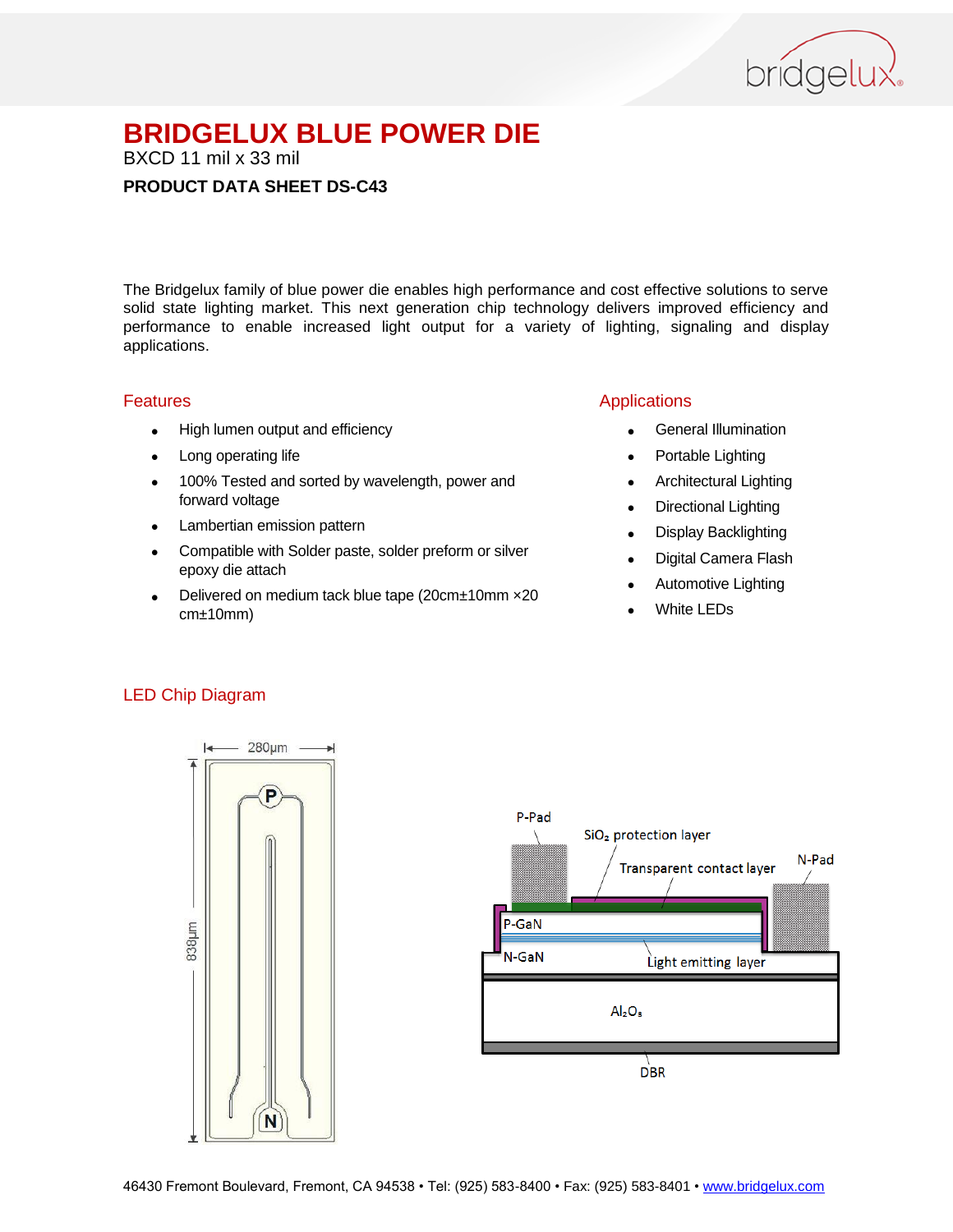BXCD 11 mil x 33 mil

#### Product Nomenclature

### **B X C D 1133 X X X – Y – Z**

Where:

|  | BXCD: Designates product family |  |  |
|--|---------------------------------|--|--|
|--|---------------------------------|--|--|

- 1133: Designates die size (11 mil x 33 mil)
- XXX: Designates dominant wavelength bin
- Y: Designates radiometric power bin
- Z: Designates forward voltage bin

### Part Numbering and Bin Definitions

Bridgelux LED chips are sorted into the brightness and dominant wavelength bins shown below at  $I_f =$ 150 mA. Each blue tape contains die from only one brightness bin and one wavelength bin.

The forward voltage bins are 3.0-3.1 V (A1), 3.1-3.2 V (A2), 3.2-3.3 V (B1), 3.3-3.4 V (B2), 3.4-3.5 V (C1), and 3.5-3.6 V (C2). The maximum forward voltage ( $V_f$  max) = 3.6 V.

| <b>Dominant</b> | <b>Power Bin D5</b> | <b>Power Bin D6</b> |  |
|-----------------|---------------------|---------------------|--|
| Wavelength      | $(240 - 250$ mW)    | $(250 - 260$ mW)    |  |
|                 |                     |                     |  |
| 450 to 452.5nm  | BXCD1133450-D5-z    | BXCD1133450-D6-z    |  |
| 452.5 to 455nm  | BXCD1133452-D5-z    | BXCD1133452-D6-z    |  |
| 455 to 457.5nm  | BXCD1133455-D5-z    | BXCD1133455-D6-z    |  |
| 457.5 to 460nm  | BXCD1133457-D5-z    | BXCD1133457-D6-z    |  |
|                 |                     |                     |  |
|                 |                     |                     |  |
| <b>Dominant</b> | <b>Power Bin D7</b> | <b>Power Bin D8</b> |  |
| Wavelength      | $(260 - 270$ mW)    | $(270 - 285$ mW)    |  |
|                 |                     |                     |  |
| 450 to 452.5nm  | BXCD1133450-D7-z    | BXCD1133450-D8-z    |  |
| 452.5 to 455nm  | BXCD1133452-D7-z    | BXCD1133452-D8-z    |  |
| 455 to 457.5nm  | BXCD1133455-D7-z    | BXCD1133455-D8-z    |  |

**Note:** z = "A1" for Vf bin of 3.0-3.1 V; "A2" for Vf bin of 3.1-3.2 V; "B1" for Vf bin of 3.2-3.3 V; "B2" for Vf bin of 3.3-3.4 V; "C1" for Vf bin of 3.4-3.5 V z = "C2" for Vf bin of 3.5-3.6 V.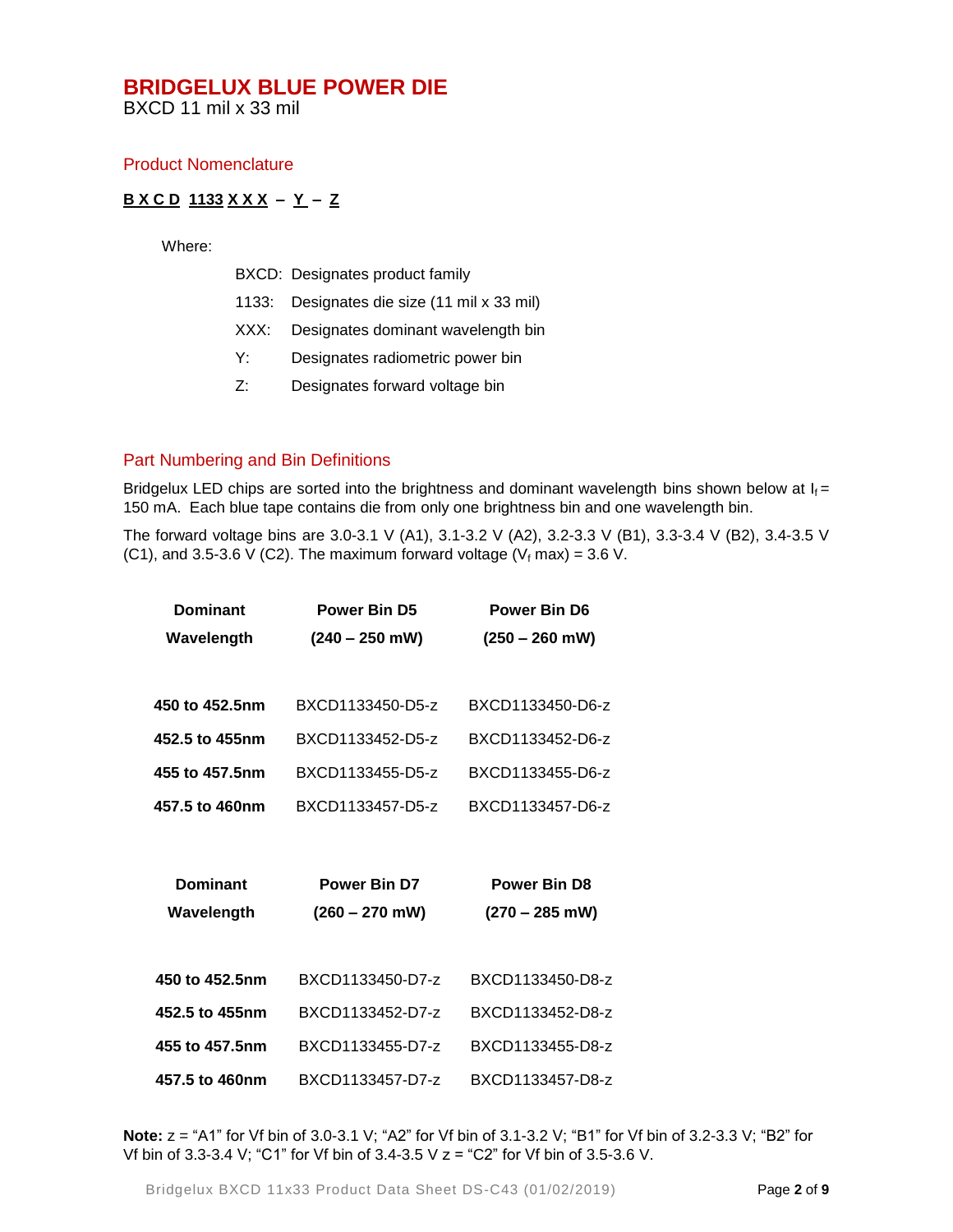BXCD 11 mil x 33 mil

### Mechanical Dimensions

| Chip size       | 280(±35) µm ×838(±35) µm        |  |
|-----------------|---------------------------------|--|
| Wafer thickness | 180± 10 µm                      |  |
| Pad Thickness   | $2.0\pm0.5 \,\mathrm{\mu m}$    |  |
| Au Pad Diameter | P: $50\pm2$ µm / N: $50\pm2$ µm |  |

### Absolute Maximum Ratings

| <b>Parameter</b>                  | <b>Symbol</b>                     | <b>Maximum Rating</b>          | <b>Condition</b>   |
|-----------------------------------|-----------------------------------|--------------------------------|--------------------|
| <b>Forward DC Current</b>         | $\mathbf{I}_{\text{f}}$           | $200 \text{ mA}^1$             | $T_a = 25^\circ C$ |
| <b>Forward Voltage</b>            | $V_{f}$                           | 3.6V                           | $I_f = 150$ mA     |
| Reverse voltage                   | $V_{r}$                           | -5 $V$                         | $T_a = 25^\circ C$ |
| <b>Reverse Current</b>            | ı,                                | $2.0 \mu A$                    | $V_r = -5 V$       |
| <b>Junction Temperature</b>       | $\mathsf{T}_\mathsf{i}$           | $125^{\circ}$ C                |                    |
| Assembly Process Temp.            |                                   | $325^{\circ}$ C for <5 seconds |                    |
| Storage Conditions (chip on tape) | 0°C to $+40$ °C ambient, RH < 65% |                                |                    |

#### Notes:

- 1. Maximum drive current depends on junction temperature, die attach methods/materials, and lifetime requirements of the application.
- 2. Bridgelux LED chips are Class 1 ESD sensitive.
- 3. The typical spectra half-width of the BXCD1133 blue power die is < 25 nm.
- 4. Please consult the Bridgelux technical support team for information on how to optimize the light output of our chips in your package.
- 5. Brightness values are measured in an integrating sphere using silver plated TO39 headers without encapsulation.
- 6. Tapes should be stored in a vertical orientation, not horizontally stacked. Stacking of tapes can place excessive pressure on the bond pads of the LED, resulting in reduced wire bonding strength.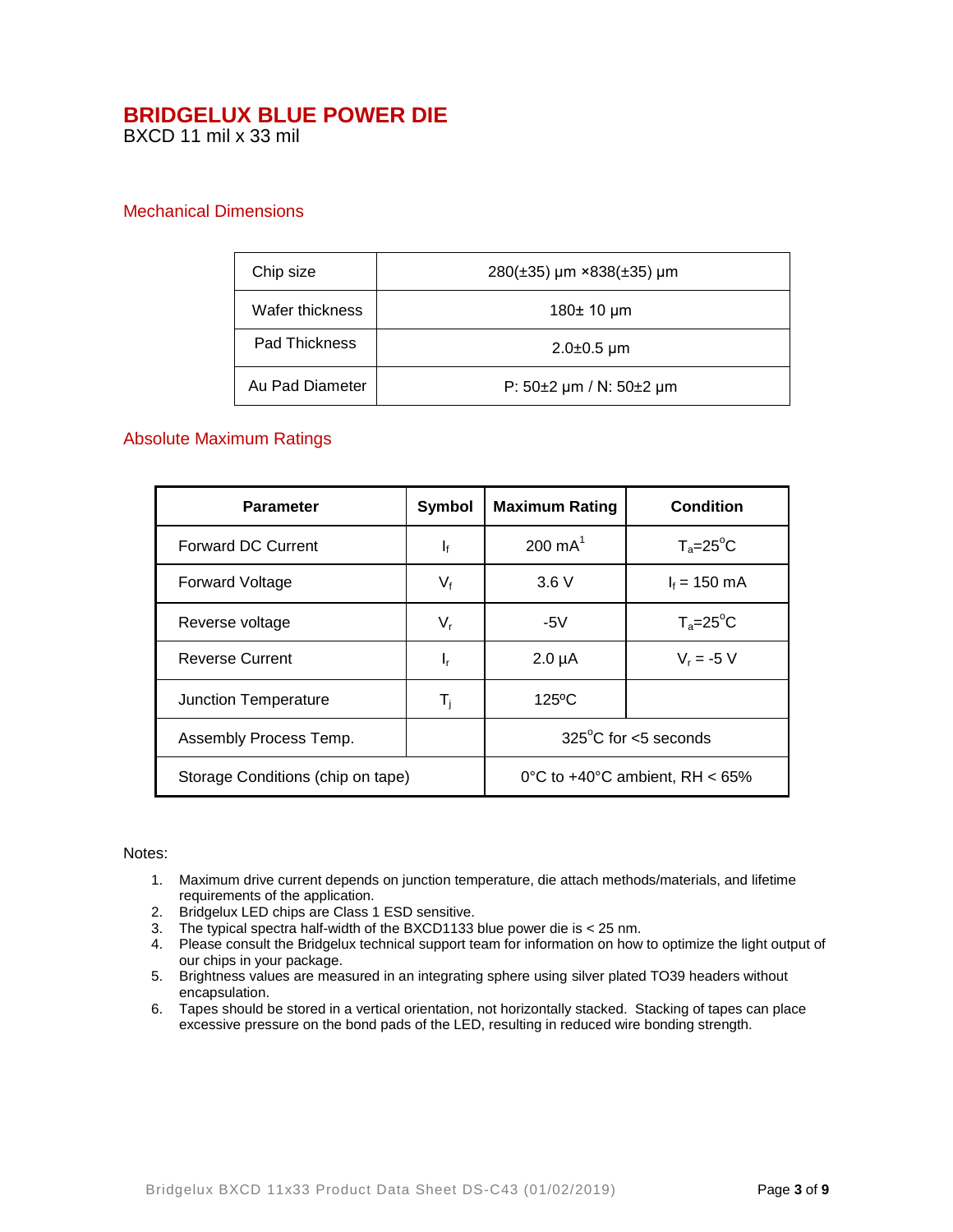BXCD 11 mil x 33 mil

### Environmental Compliance

Bridgelux is committed to providing environmentally friendly products to the solid state lighting market. Bridgelux BXCD1133 blue power die are compliant to the European Union directives on the restriction of hazardous substances in electronic equipment, namely the RoHS directive. Bridgelux will not intentionally add the following restricted materials to BXCD1133 die products: lead, mercury, cadmium, hexavalent chromium, polybrominated biphenyls (PBB) or polybrominated diphenyl ethers (PBDE).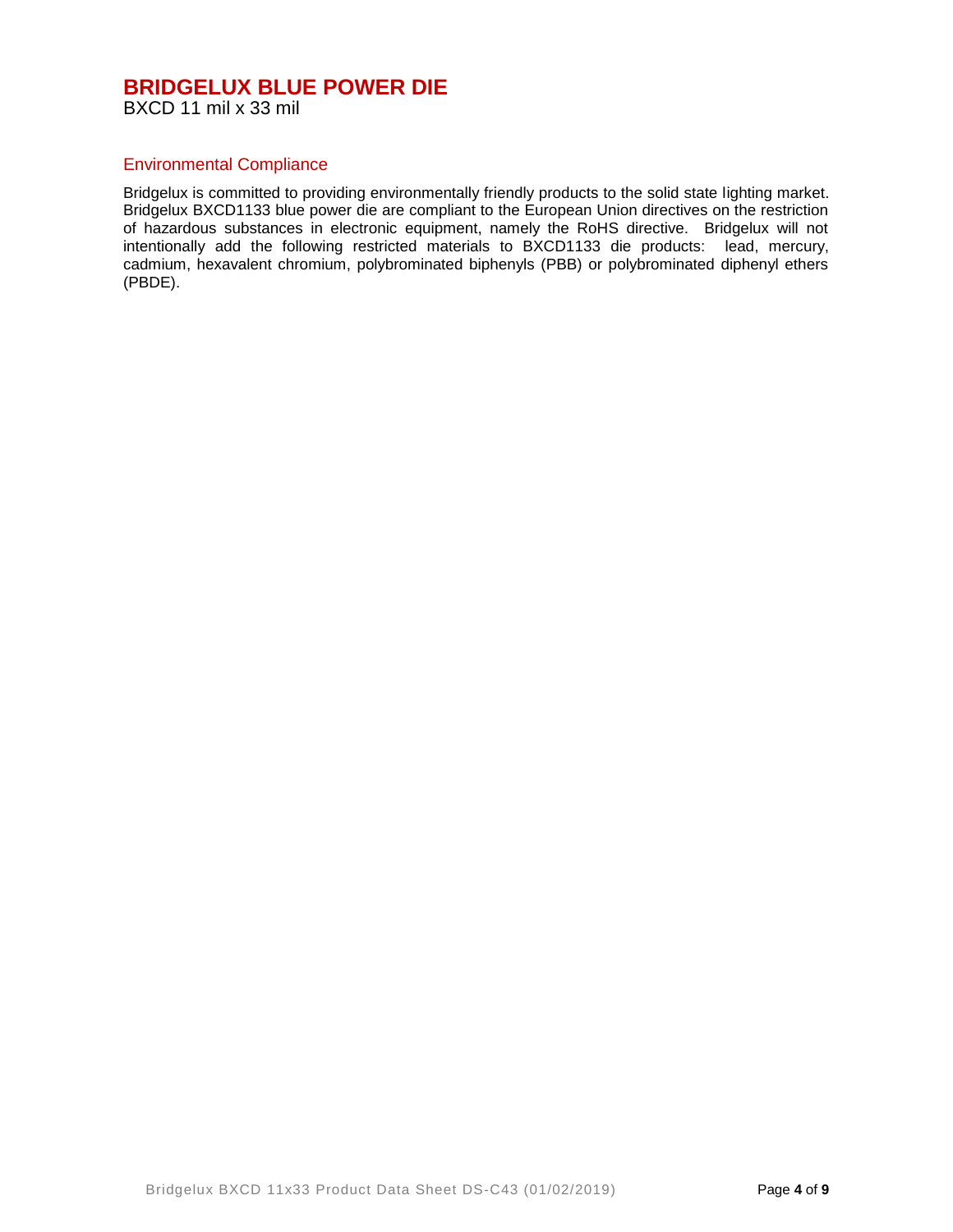BXCD 11 mil x 33 mil

### Performance vs. Current

The following curves represent typical performance of the BXCD1133 blue power die. Actual performance will vary slightly for different power, dominant wavelength and Vf bins.



Figure 1: Relative Luminous Intensity vs. Forward Current ( $T_i = 25^{\circ}C$ )



Figure 2: Forward Current vs. Forward Voltage  $(T_i = 25^{\circ}C)$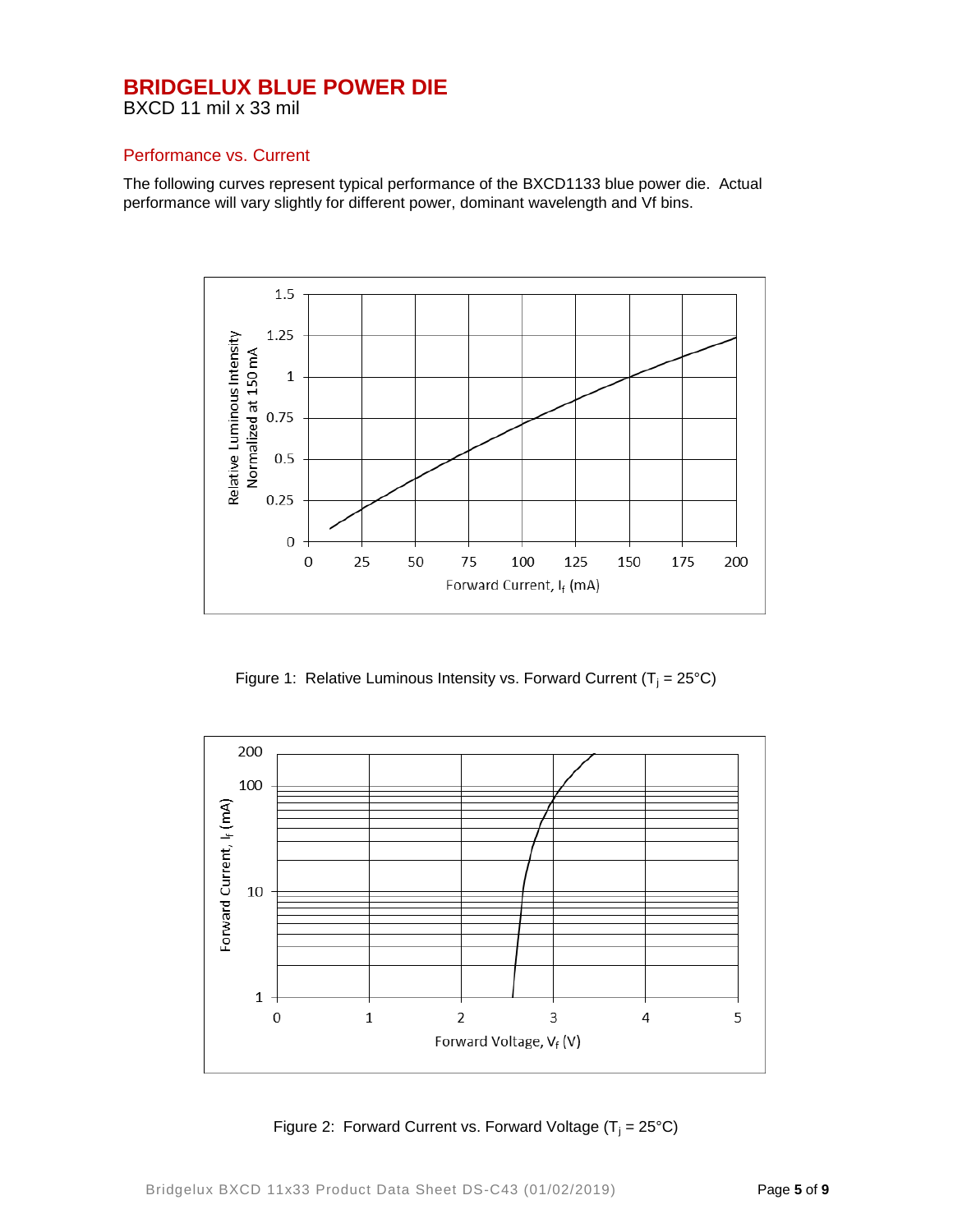BXCD 11 mil x 33 mil

### Performance vs. Junction Temperature

The following curves represent typical performance of the BXCD1133 blue power die. Actual performance will vary slightly for different power, dominant wavelength and Vf bins.



Figure 3: Forward Voltage Shift vs. Junction Temperature



Figure 4: Relative Light Intensity vs. Junction Temperature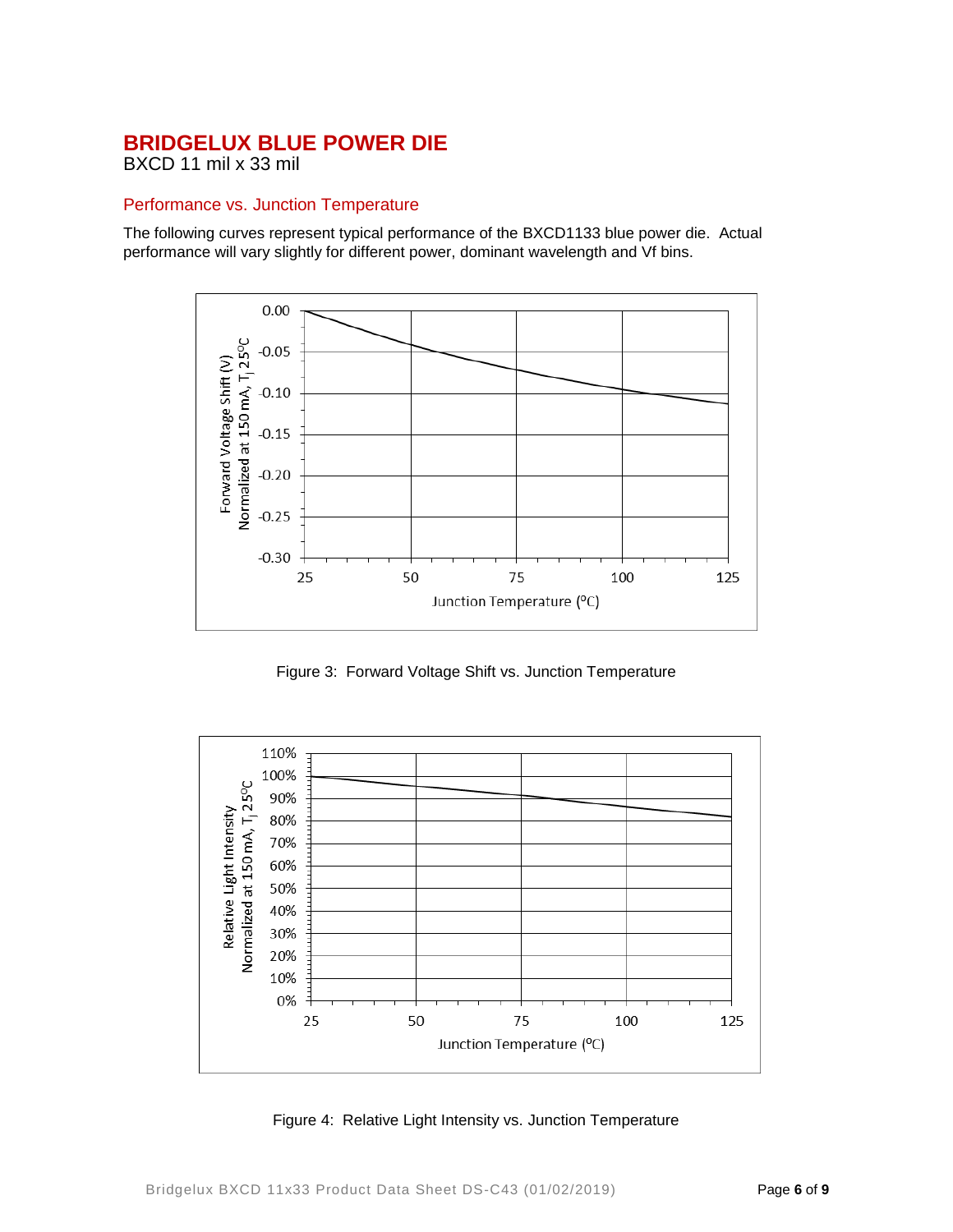BXCD 11 mil x 33 mil

### Wavelength Shift

The following curves represent typical performance of the BXCD1133 blue power die. Actual performance will vary slightly for different power, dominant wavelength and Vf bins.



Figure 5: Wavelength Shift vs. Junction Temperature



Figure 6: Wavelength Shift vs. Forward Current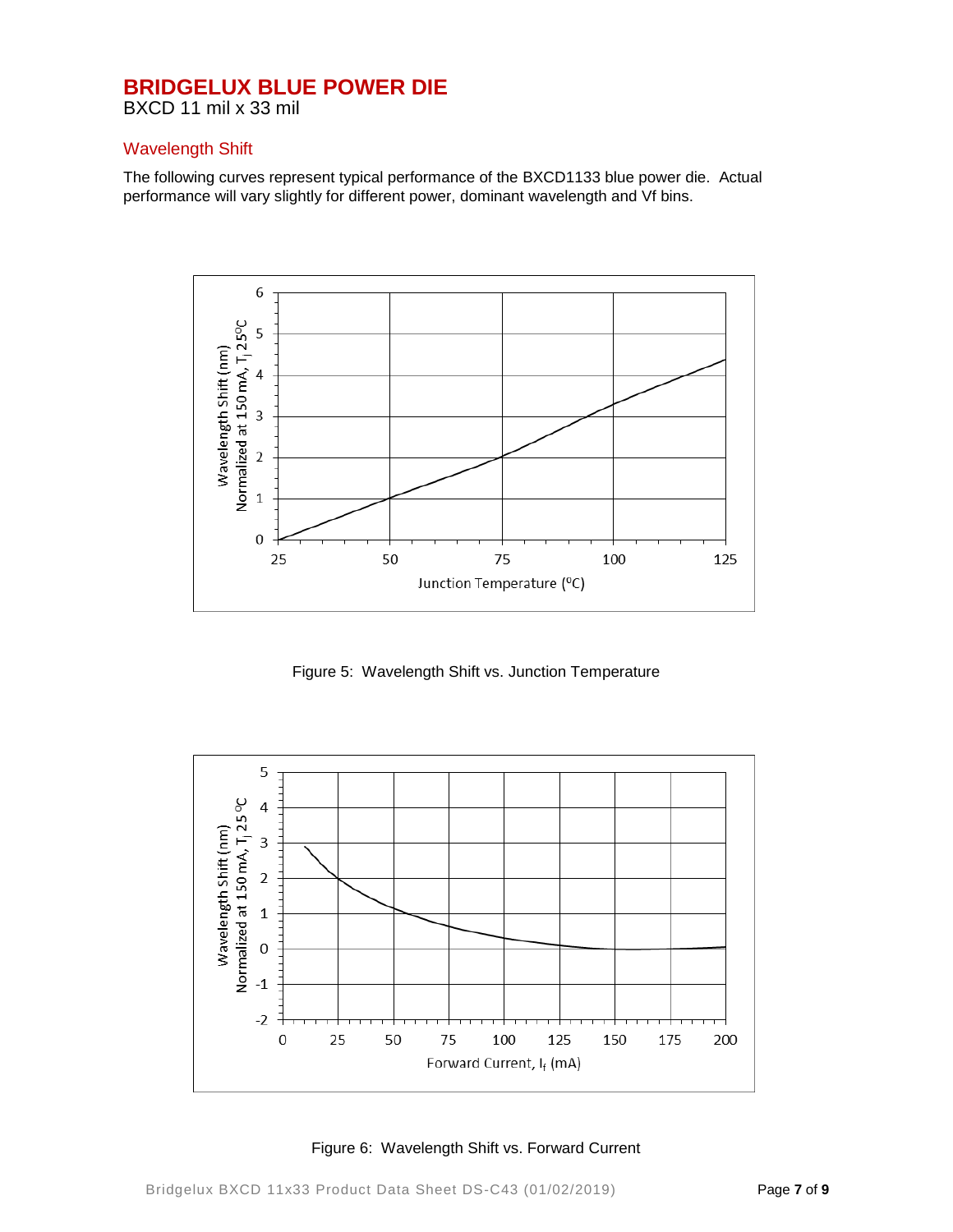BXCD 11 mil x 33 mil

### Typical Radiation Pattern



Figure 7: Typical Radiation Pattern (150 mA Operation)

## Current De-rating Curves